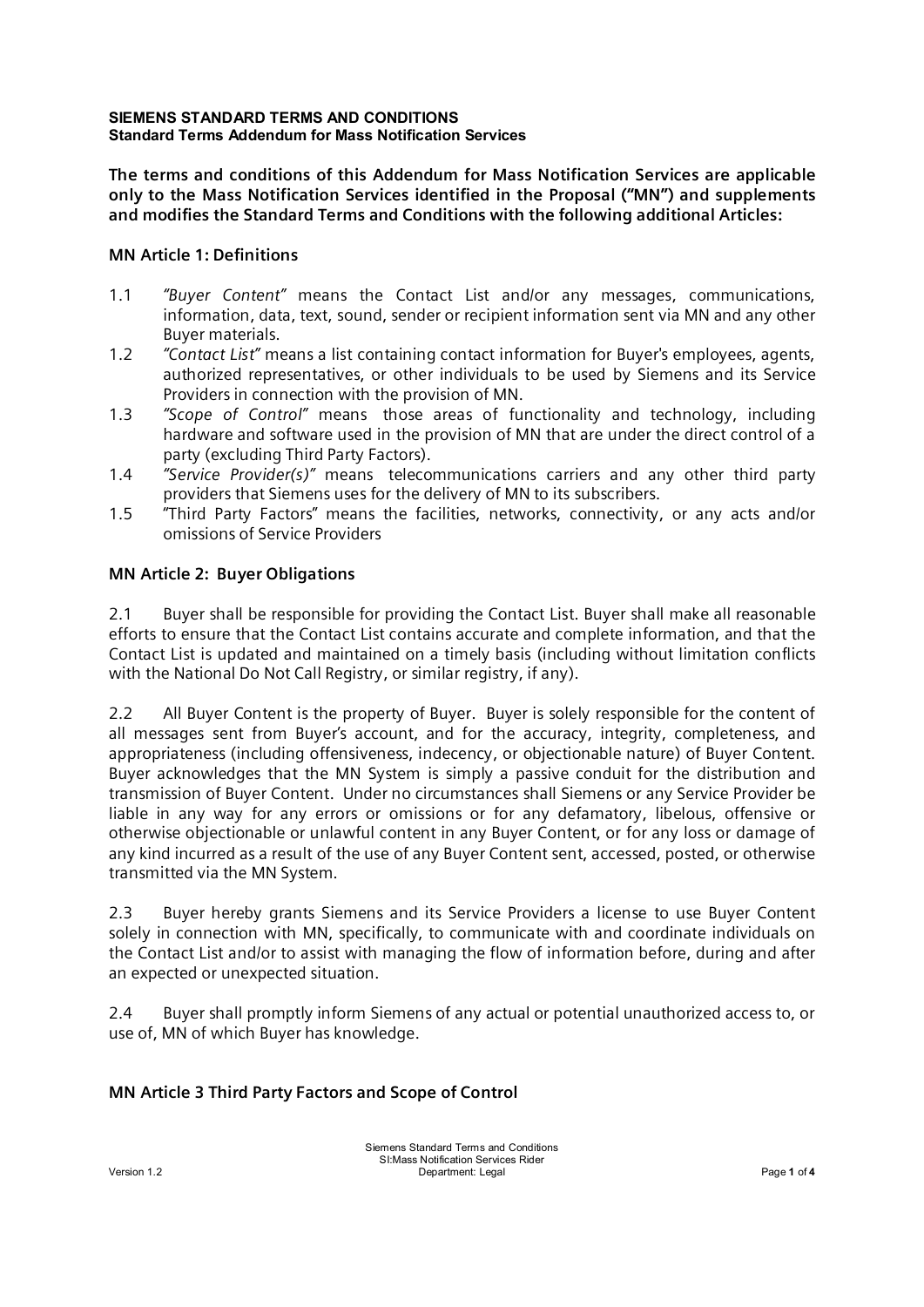Buyer acknowledges that Siemens' provision of MN is dependent Third Party Factors. Buyer acknowledges that the performance of MN may be affected by such Third Party Factors. SIEMENS AND ITS SERVICE PROVIDERS WILL NOT BE LIABLE FOR ANY REDUCTION, INTERRUPTION, TERMINATION OR SUSPENSION OF MN RELATED TO ANY ISSUES OUTSIDE SUCH PARTY'S SCOPE OF CONTROL, INCLUDING BUT NOT LIMITED TO ILLEGAL ACTS OF THIRD PARTIES (INCLUDING BUT NOT LIMITED TO THIRD PARTY FACTORS). Buyer shall be liable to Siemens for any additional labor or material costs, expenses or charges arising out of software, technology or communication issues relating to the operation of the MN system.

## **MN Article 4 Data Privacy**

4.1 Buyer acknowledges that the portion of the locations (of Siemens or its Service Providers) through which content shall pass and the servers on which content shall be stored may not be segregated or in a separate physical location from servers on which Siemens' (or its Service Providers') other Buyer Content is or shall be transmitted or stored.

4.2 Each party shall abide by all applicable local, state, provincial, territorial, national and international laws, treaties, rules and regulations, including those related to data privacy, international communications and the transmission of technical or personal data, and the terms and conditions of its privacy policy in connection with its use of MN and its collection of data in the Contact List.

## **MN Article 5 Unlawful or Prohibited Conduct**

Buyer covenants that it shall only use MN pursuant to these Terms and Conditions and shall not knowingly use MN in connection with any unlawful or prohibited activity and/or in connection with Buyer's transmission or other association with spam or other unsolicited messaging activities. Such activities can cause harm to Siemens (and its customer base) by damaging the brand name and reputation of Siemens, its customers, and Service Providers. Any such unlawful or prohibited use of MN shall entitle Siemens to suspend and/or terminate this Agreement.

### **MN Article 6 Siemens Practices**

6.1 Buyer acknowledges, as applicable, that either (1) MN is a fully hosted application; or (2) MN is part of a combined system that includes a fully hosted application; or (3) MN is a premised based system only.

6.2 In the event that Siemens believes that Buyer is abusing MN, Siemens shall notify the Buyer of the abuse in writing and shall have the right to immediately suspend MN Services. If such abuse is not remedied or corrected within thirty (30) days, Siemens shall have the right to terminate its provision of MN Services.

6.3 Siemens shall not wrongfully or negligently disclose, modify, copy, display, distribute, transfer, provide access to, or sell Buyer Content to any third party, other than to government and law enforcement officials when required by law (e.g., in compliance with a subpoena or court order) and to Service Providers in order to provide MN. Siemens shall notify Buyer as soon as practicable upon receipt of a subpoena or court or governmental order requiring Siemens to disclose confidential Buyer Content with the intention of providing Buyer with the opportunity to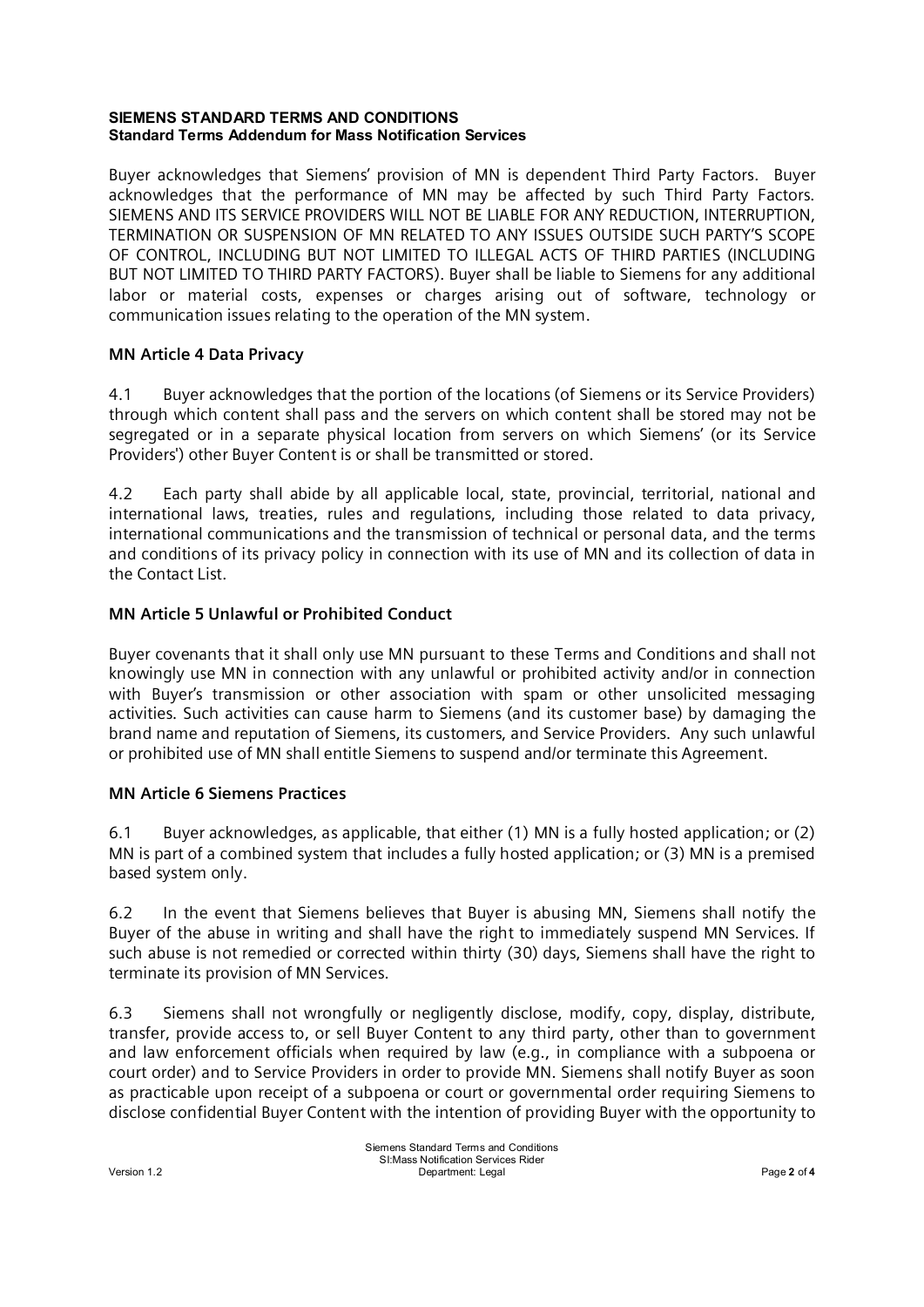oppose the disclosure. Siemens shall never sell, lease, barter or share any identifiable information (names, addresses, and contact device identifiers) from any account and safeguards the privacy of each and every Buyer. Siemens shall preclude the use or knowing disclosure of the Buyer Content within Siemens own organization or its Service Providers, except as necessary to perform MN.

## **MN Article 7 Buyer Representations and Warranties**

Buyer represents and warrants that: (i) it will not make any unauthorized representation or warranty relating to MN to any user that accesses MN through Buyer or to any third party; (ii) it has the right and authority to provide to Siemens and its Service Providers all of the individual information that appears in the Contact List and to authorize Siemens and its Service Providers to use such information in connection with Siemens provision of MN; and (iii) it shall abide by the use restrictions with respect to MN set forth in this Agreement.

## **MN Article 8 Siemens Representations and Warranties**

8.1 Siemens represents and warrants that: (i) MN will conform in all material respects to Siemens published user documentation; (ii) all support and training to be performed hereunder in connection with Siemens provision of MN shall be performed in a professional manner consistent with industry standards; (iii) it has put in place commercially reasonable procedures to protect Buyer privacy.

8.2 EXCEPT AS OTHERWISE PROVIDED HEREIN, MN IS PROVIDED "AS IS." EXCEPT AS OTHERWISE PROVIDED HEREIN, SIEMENS DOES NOT MAKE ON BEHALF OF ITSELF OR ITS SERVICE PROVIDERS ANY, AND HEREBY DISCLAIMS ALL, REPRESENTATIONS, CONDITIONS, OR WARRANTIES, ORAL OR WRITTEN, EXPRESS OR IMPLIED, STATUTORY OR OTHERWISE ARISING FROM COURSE OF DEALING OR OTHERWISE, INCLUDING IMPLIED WARRANTIES OF MERCHANTABILITY, FITNESS FOR A PARTICULAR PURPOSE, OR NON-INFRINGEMENT, REGARDING MN OR ANY OTHER MATTER PERTAINING TO THIS AGREEMENT.

### **MN Article 9 Text Messages**

Under no circumstances shall Siemens be liable to Buyer, to any individual on the Contact List, or to any other person for any charges that arise from a Buyer's or an individual person's receipt of a text message.

### **MN Article 10 Indemnification**

10.1 Buyer agrees to indemnify, defend, and hold harmless Siemens, the Service Providers, and each of its and their officers, directors, owners, employees, agents, or vendors, from and against all third party actions, suits, losses, liabilities, claims, expenses, damages, and costs of every kind and description including reasonable legal fees (collectively, "Losses") arising out of or in connection with (i) a breach of this Agreement by Buyer, (ii) Buyer's use of MN (except to the extent of Siemens indemnification obligations below), and (iii) a claim that the Buyer Content, or any use of such content by Siemens or a Service Provider in connection with the performance of MN, violates a third party's intellectual property, proprietary, or other rights, including, without limitation, the right of publicity and the right of privacy.

Siemens Standard Terms and Conditions SI:Mass Notification Services Rider Version 1.2 Department: Legal Page **3** of **4**